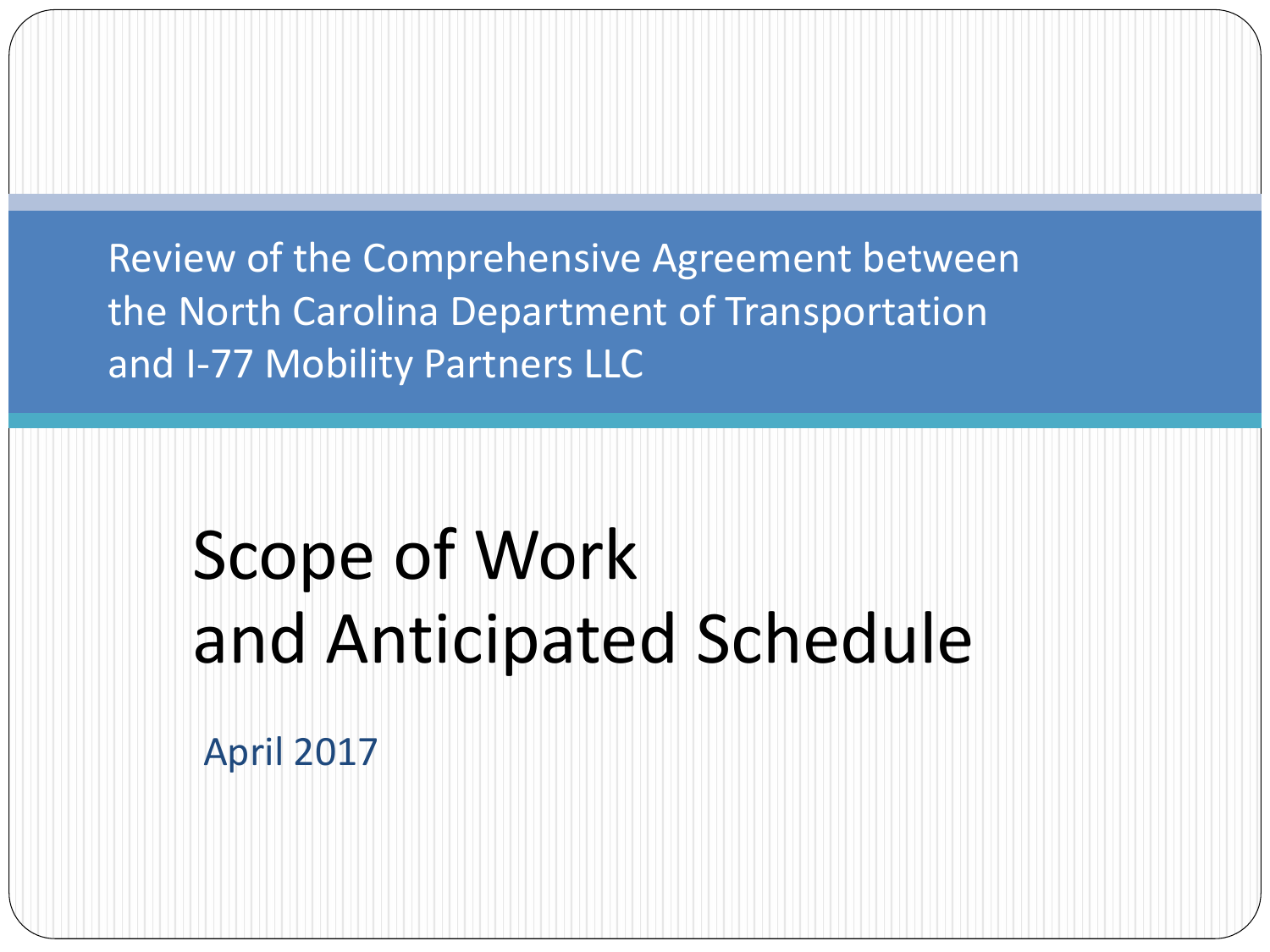#### **Overview**

*NCDOT has initiated a review of the Comprehensive Agreement with I-77 Mobility Partners LLC. The objective is to identify and evaluate potential policy options that might address concerns expressed by members of the public regarding the implementation of the managed toll lanes concept and various provisions in the agreement.* 

*To expedite the review, a financial consulting firm has been retained that specializes in providing strategic advice to public agencies undertaking*  large and complex capital investments. The firm offers particular *expertise in transactions involving the loans provided under the federal Transportation Infrastructure Finance and Innovation Act (TIFIA).* 

*North Carolina Turnpike Authority staff is providing technical and logistical support for this effort.*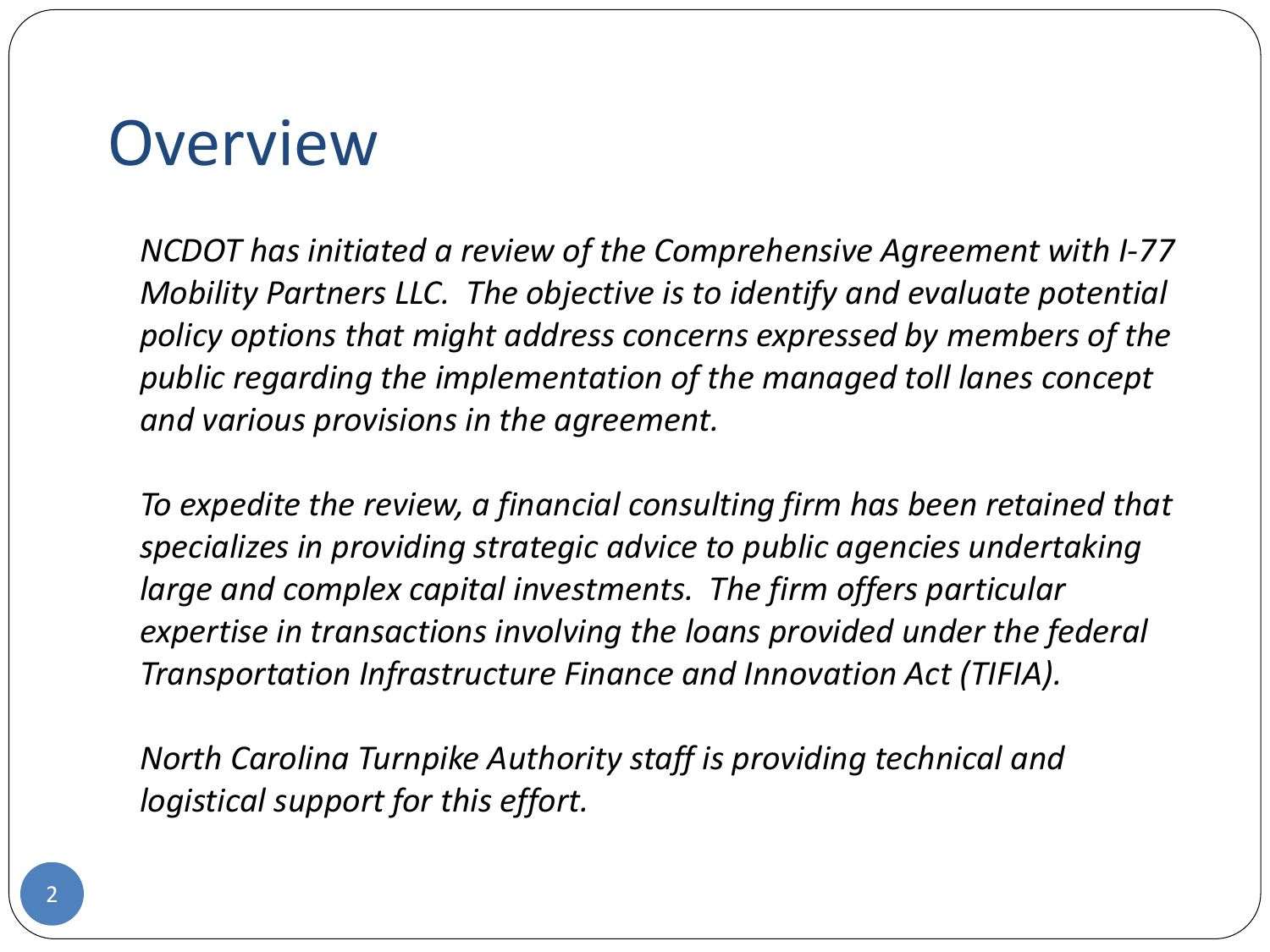#### Presentation Outline

- **Mercator Qualifications**
- Scope of Work for Review
- Focus of Risk Allocation Assessment
- Potential Policy Options and Examples
- Anticipated Schedule for the Review
- Stakeholder and Public Input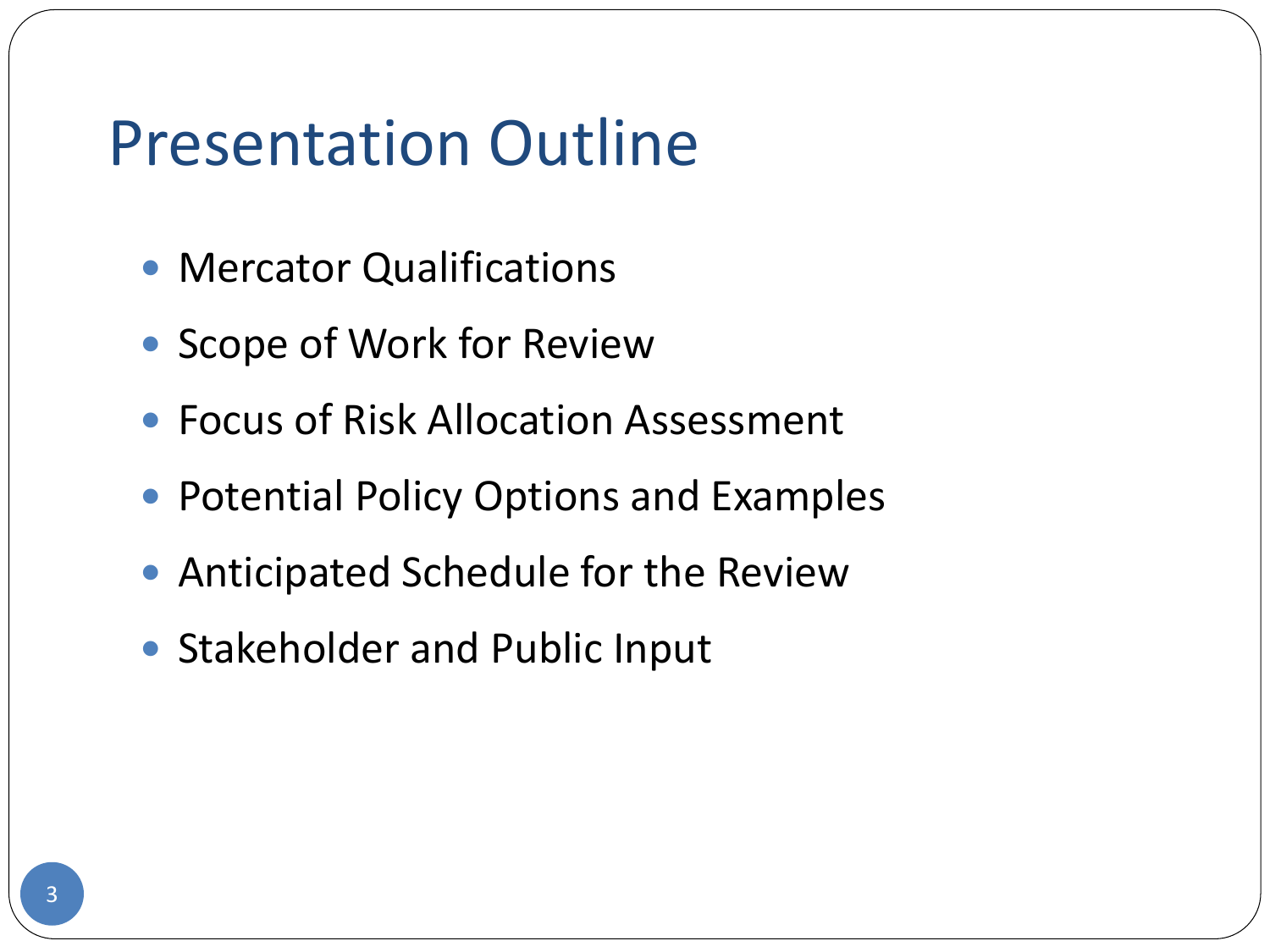### Mercator Qualifications

- Mercator Advisors LLC provides financial advisory, policy analysis and strategic consulting services. The firm specializes in large and complex capital investments involving a blend of public and private sector resources.
- The lead consultant for this assignment, **Jim Taylor**, has significant expertise in toll finance. Prior to joining Mercator in 2006, he was an investment banker for 19 years.
- Recent work experience includes conducting the initial assessment of the potential risks associated with using a public-private partnership to deliver toll lanes and other improvements to a segment of Interstate 66 in Virginia.
- Jim graduated from the Massachusetts Institute of Technology and received a Master of Public Policy degree from the Kennedy School of Government at Harvard University.



MERCATOR ADVISORS LLC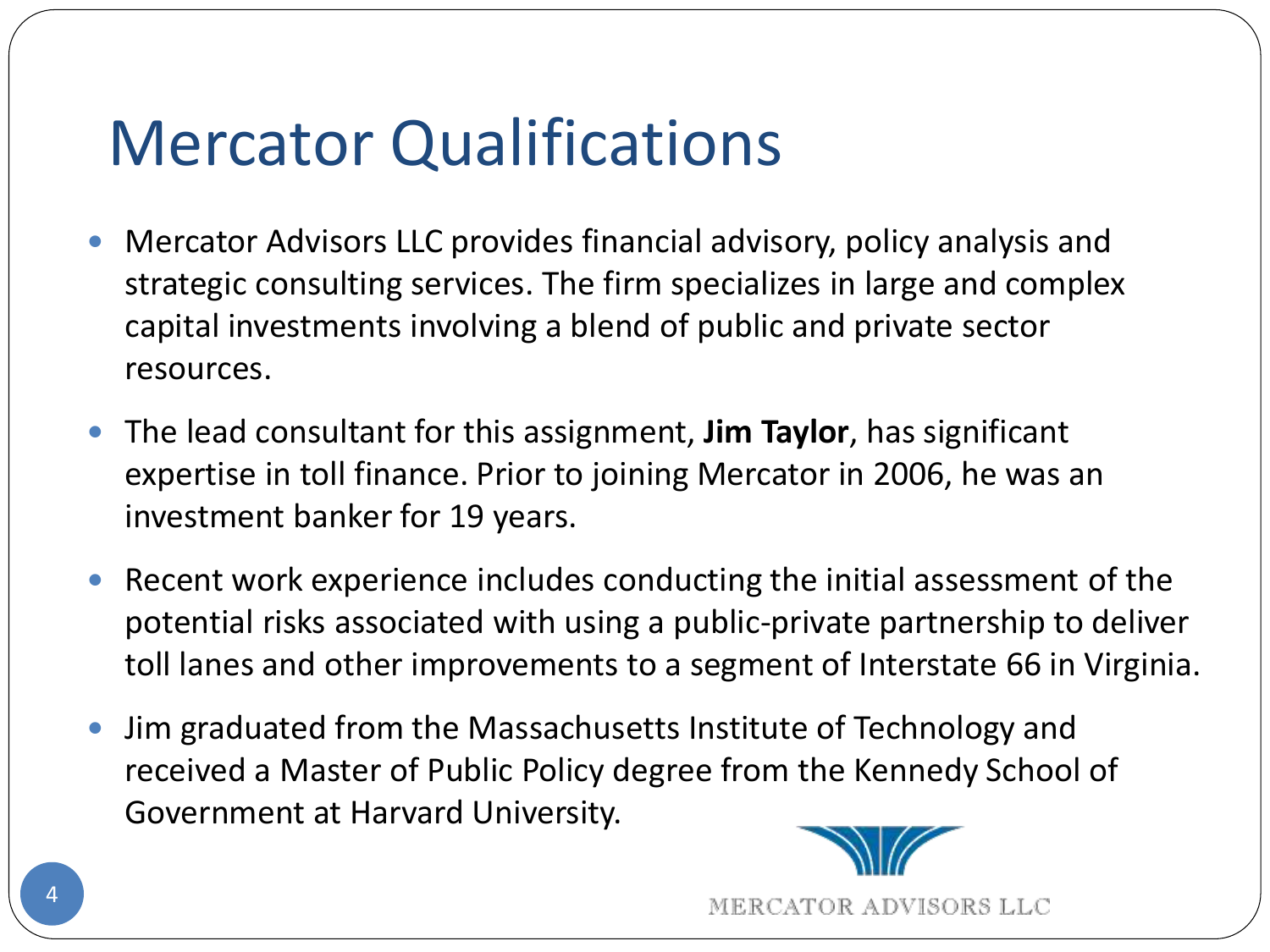#### Scope of Work

- Analyze the allocation of key project risks and the potential financial liabilities assumed or shared by each partner.
- Review comments and suggestions submitted by project stakeholders and members of the public.
- Evaluate the merits and potential costs associated with various policy options, including, but not necessarily limited to:
	- o Terminate the Comprehensive Agreement (CA)
	- $\circ$  Renegotiate or modify the CA to achieve certain policy objectives
	- $\circ$  Purchase the toll facility.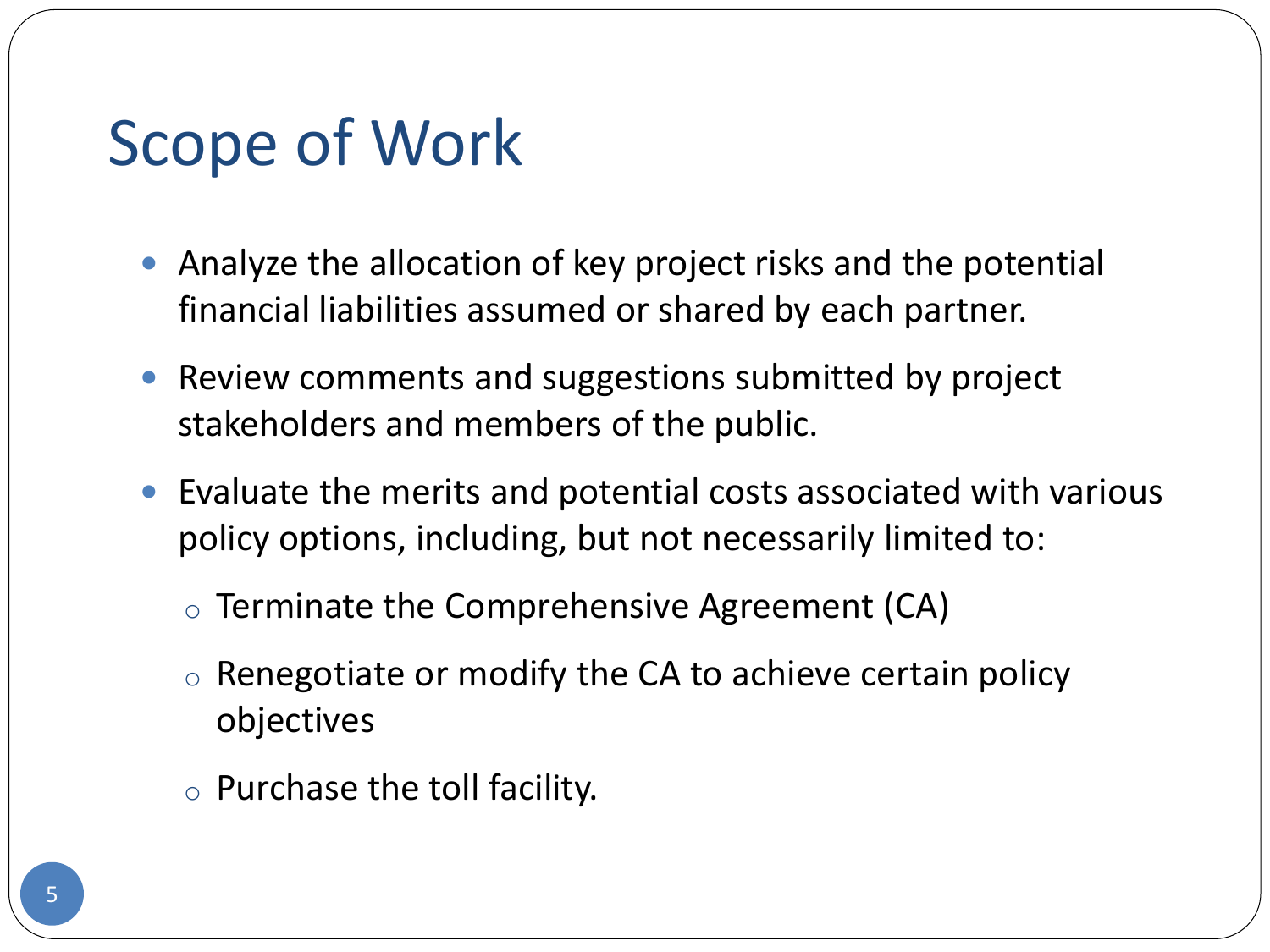### Risk Allocation Assessment

Analysis will focus on the value of the major risks transferred to, or shared with, the private partner, including risks associated with:

- construction financing;
- cost of design and construction;
- schedule for project completion;
- right-of-way acquisition, site conditions, and permits;
- traffic management during construction;
- toll system installation and integration;
- toll collection expenses;
- revenue projections; and
- maintenance and rehabilitation of the highway.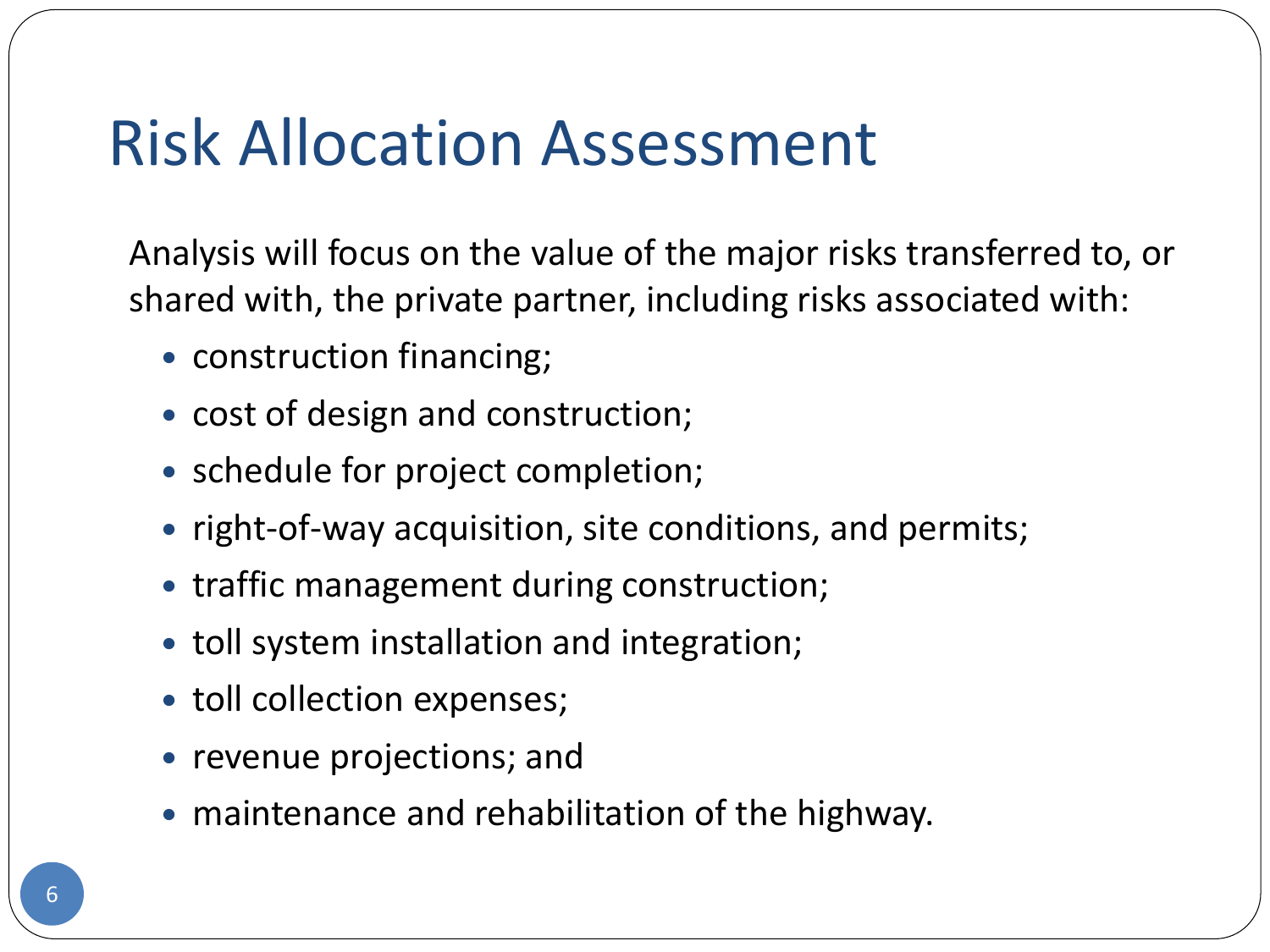### Potential Policy Options

- The risk assessment and public input will be used to develop potential policy options.
- States have taken different approaches to addressing concerns and/or opportunities that arise after a public-private partnership (P3) agreement has been executed. Some of the precedents involving toll facilities may be helpful in developing potential policy options for the I-77 Express Lanes Project.
- The following examples are for discussion purposes only. Any policy options developed for NCDOT will need to reflect the unique attributes of the project and the resources available to the public and private partners.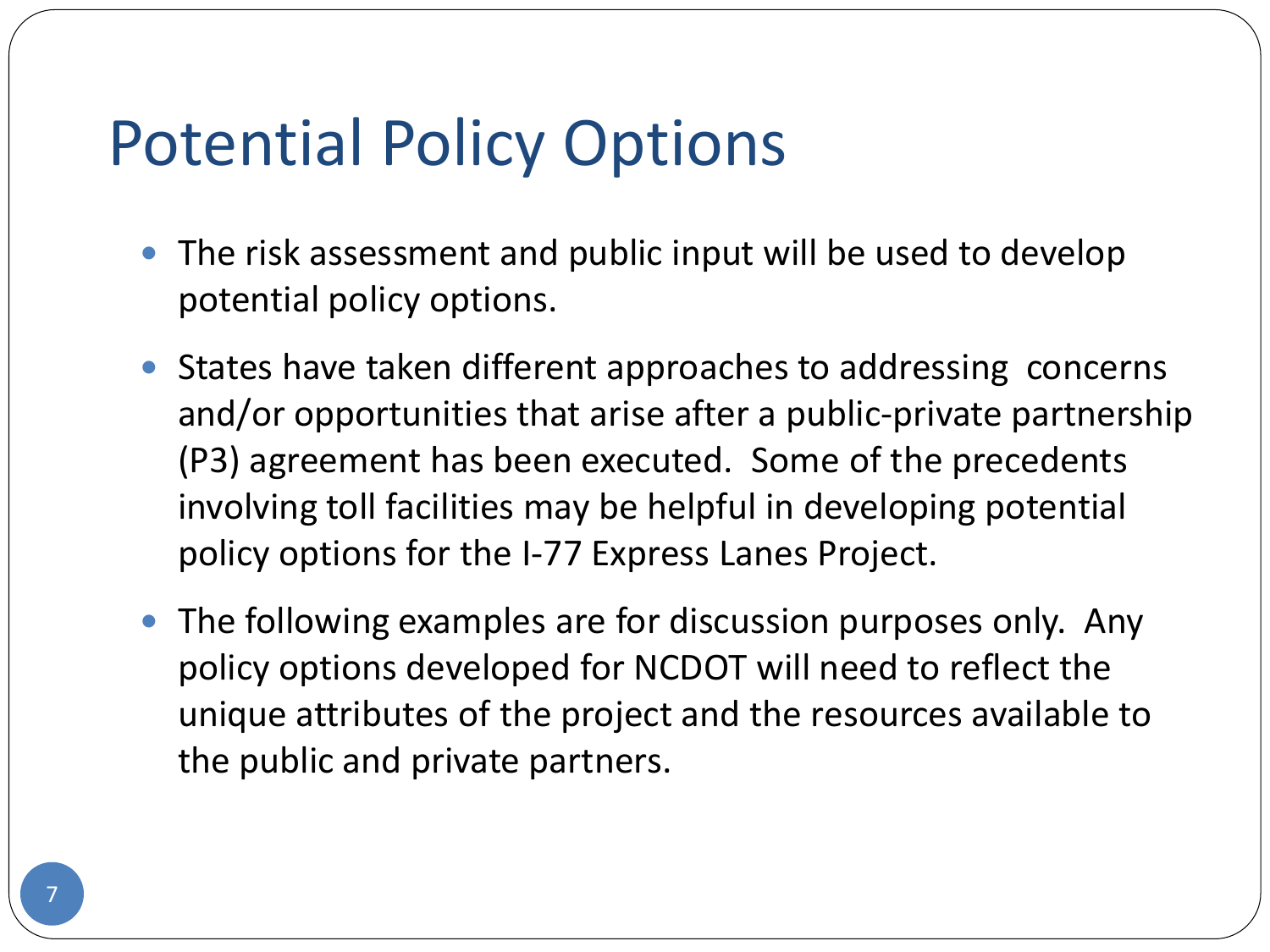## P3 Contract Termination Example

#### U.S. Route 460 Corridor Improvements Project (Virginia)

|   | 2012                                                                                                                                                                                                                  | Comprehensive Agreement executed for \$1.4 billion project<br>(\$1.15 billion of public funds, 40-year term) |                                                                                                                                                                                                                                                                                                                                                                   |  |
|---|-----------------------------------------------------------------------------------------------------------------------------------------------------------------------------------------------------------------------|--------------------------------------------------------------------------------------------------------------|-------------------------------------------------------------------------------------------------------------------------------------------------------------------------------------------------------------------------------------------------------------------------------------------------------------------------------------------------------------------|--|
|   | 2014                                                                                                                                                                                                                  | Work suspended on the project to address issues with environmental permits                                   |                                                                                                                                                                                                                                                                                                                                                                   |  |
|   | 2015                                                                                                                                                                                                                  | April<br>July<br>September                                                                                   | Contract with private partner terminated.<br>Settlement agreement announced. Private partner agrees to<br>return \$46 million of \$256 million paid by the state and cancels<br>claims to an additional \$103 million under the contract.<br>Virginia Department of Transportation (VDOT) provides<br>approximately \$50 million to redeem the toll revenue bonds |  |
|   | 2017                                                                                                                                                                                                                  |                                                                                                              | Revised plan for Route 460 does not qualify for state funding based on low score<br>under Virginia's project prioritization process                                                                                                                                                                                                                               |  |
| 8 | This example is provided solely to illustrate the concept. The outcome for this particular project is not<br>necessarily indicative of the potential benefits or costs if the approach is pursued for other projects. |                                                                                                              |                                                                                                                                                                                                                                                                                                                                                                   |  |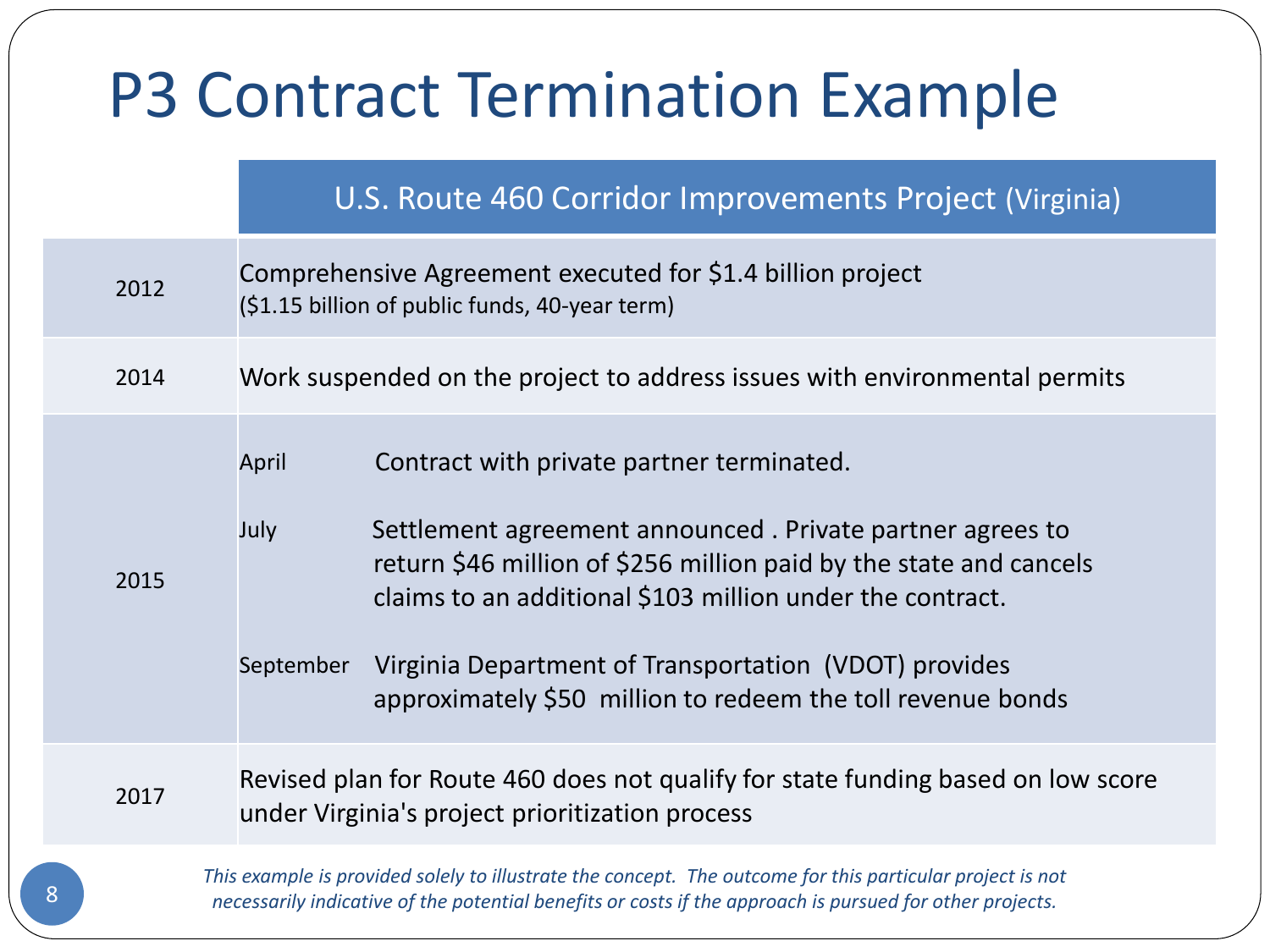#### P3 Contract Modification Example Elizabeth River Tunnels Project (Virginia) 2011 Comprehensive Agreement executed for \$2.1 billion project (\$309 million of public funds, 58-year term) 2012 VDOT provides additional \$113 million to delay tolling of existing tunnels from September 2012 to February 2014 2014 VDOT provides additional \$82.5 million to lower toll rates through end of 2016 2015 VDOT provides additional \$78 million to eliminate tolls on one segment of the project; Private partner agrees to fund toll relief program for low-income residents 2016 New Midtown Tunnel and Martin Luther King Expressway completed

*This example is provided solely to illustrate the concept. The outcome for this particular project is not necessarily indicative of the potential benefits or costs if the approach is pursued for other projects.*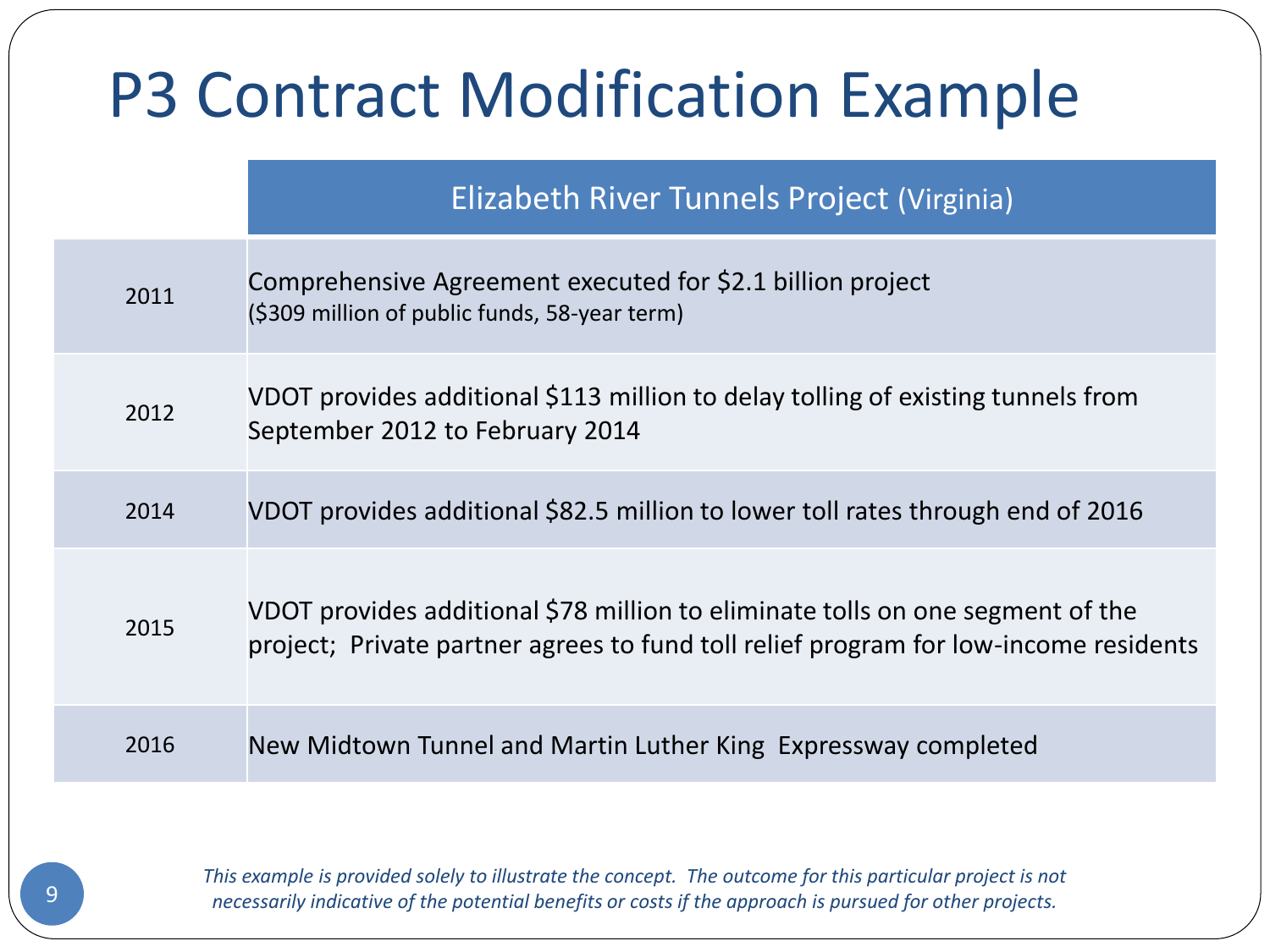## P3 Project Acquisition Example

|      | 91 Express Lanes (California)                                                                                                                                                                                                                                                |
|------|------------------------------------------------------------------------------------------------------------------------------------------------------------------------------------------------------------------------------------------------------------------------------|
| 1990 | Franchise agreement executed for \$130 million project<br>(No public construction funding; 35-year operating period after construction)                                                                                                                                      |
| 1993 | Private developer secures construction financing                                                                                                                                                                                                                             |
| 1995 | 91 Express Lanes open                                                                                                                                                                                                                                                        |
| 2001 | Orange County Transportation Authority (OCTA) initiates negotiations to purchase<br>the franchise                                                                                                                                                                            |
| 2003 | OCTA purchases the 91 Express Lanes for \$207.5 million (assumes \$135 million of<br>debt and pays \$72.5 million cash). Ten months later, OCTA issues tax-exempt toll<br>revenue bonds to retire developer debt and to reimburse a portion of funds used<br>for acquisition |
| 2011 | Caltrans extends franchise agreement with OCTA to 2065                                                                                                                                                                                                                       |
|      |                                                                                                                                                                                                                                                                              |

*This example is provided solely to illustrate the concept. The outcome for this particular project is not necessarily indicative of the potential benefits or costs if the approach is pursued for other projects.*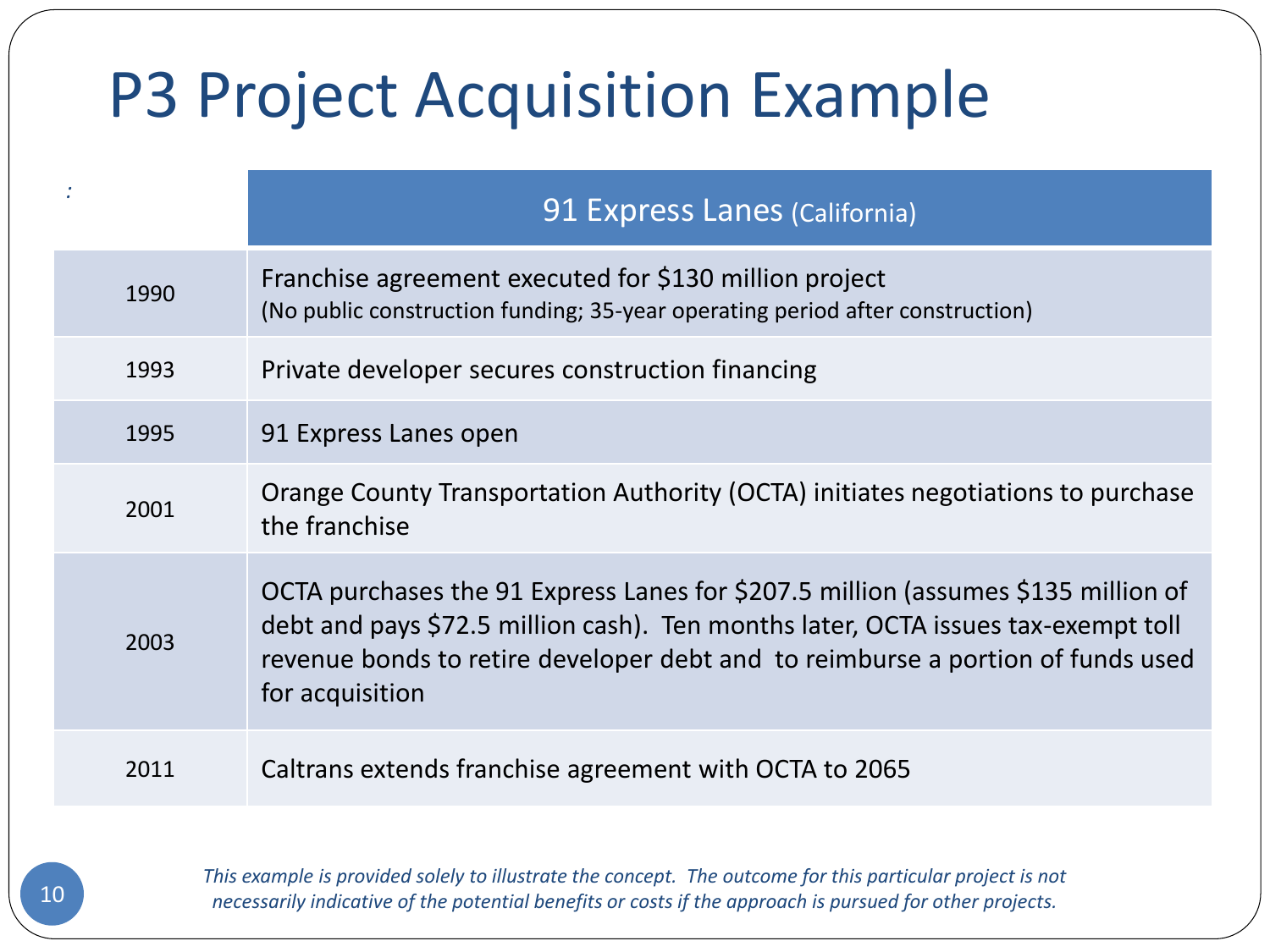## Anticipated Meetings

| <b>Tentative Date</b> |                                                                | <b>Focus of presentation</b>                  |
|-----------------------|----------------------------------------------------------------|-----------------------------------------------|
| April 19, 2017        | <b>Charlotte Regional Transportation Planning Organization</b> | Scope of work and schedule                    |
| May 04, 2017          | North Carolina Turnpike Authority Board                        | Preliminary report on public<br>input         |
| May 17, 2017          | <b>Charlotte Regional Transportation Planning Organization</b> | Preliminary report on public<br>input         |
| July 19, 2017         | <b>Charlotte Regional Transportation Planning Organization</b> | <b>Findings and</b><br><b>Recommendations</b> |
| August 3, 2017        | North Carolina Board of Transportation                         | <b>Findings and</b><br><b>Recommendations</b> |
| August 3, 2017        | North Carolina Turnpike Authority Board                        | <b>Findings and</b><br>Recommendations        |